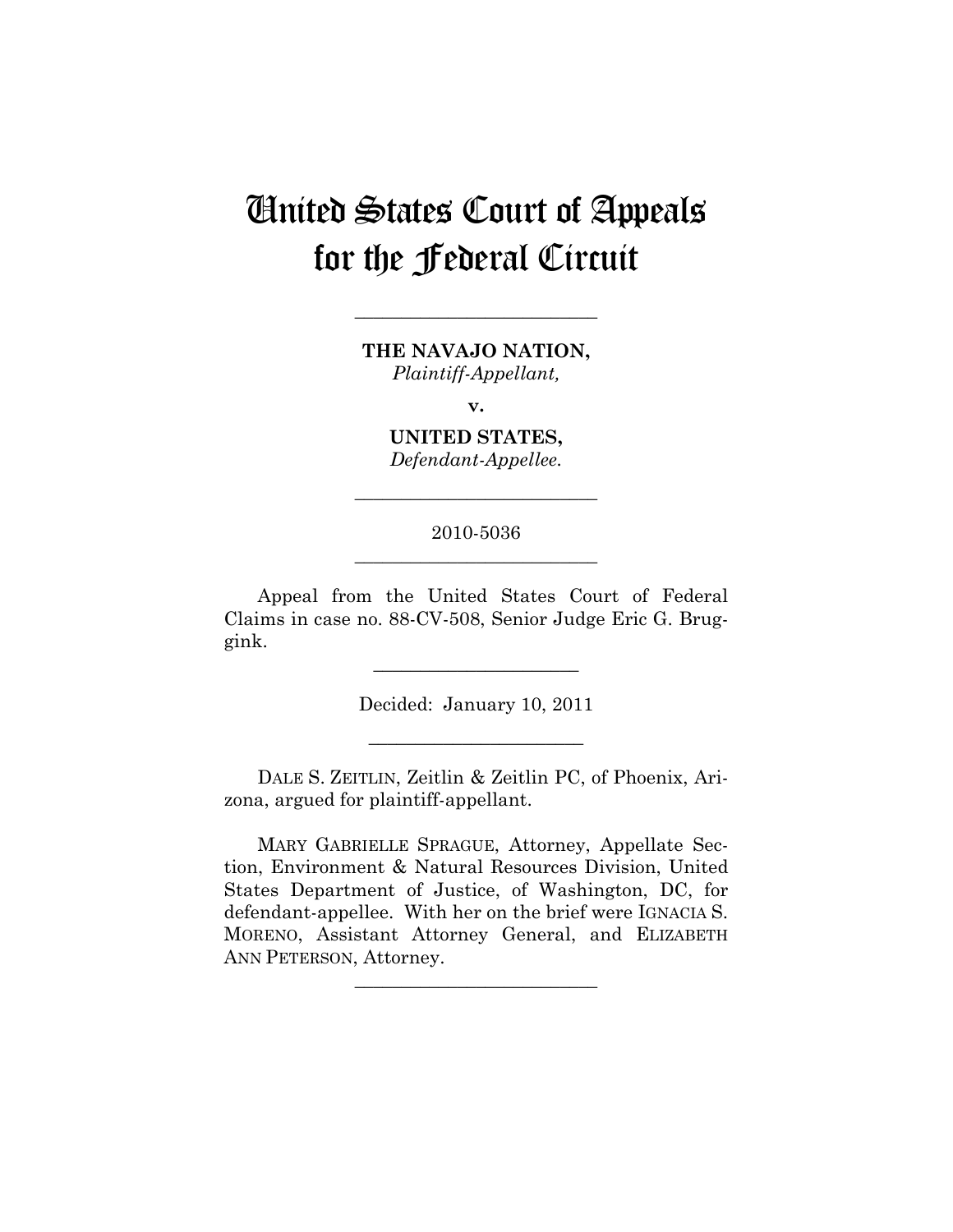#### Before DYK, MAYER, and MOORE, *Circuit Judges*.

#### MAYER, *Circuit Judge*.

The Navajo Nation appeals a judgment of the United States Court of Federal Claims denying its claim seeking damages for an alleged Fifth Amendment taking of its right to develop land granted to it by the United States in 1934. *See Navajo Nation v. United States*, No. 88-CV-508 (Fed. Cl. July 13, 2009). Because we conclude that the claim is barred by the six-year statute of limitations set out in 28 U.S.C. § 2501, we vacate the judgment of the Court of Federal Claims and remand with instructions to dismiss for lack of jurisdiction.

## **BACKGROUND**

The present dispute follows in the wake of a longrunning controversy between the Hopi Tribe and the Navajo Nation over vast swaths of land in northeastern Arizona. For decades, the two tribes sought to establish their respective rights to land within two reservations, the 1882 Reservation, which consists of approximately 2.5 million acres, and the 1934 Reservation, which consists of approximately 8.2 million acres. The 1882 Reservation is surrounded by the 1934 Reservation.

On December 16, 1882, President Chester A. Arthur established the 1882 Reservation for the benefit of the Hopi "and such other Indians as the Secretary of the Interior may see fit to settle thereon." Exec. Order of Dec. 16, 1882, *reprinted in Healing v. Jones*, 210 F. Supp. 125, 129 n.1 (D. Ariz. 1962), *aff'd*, 373 U.S. 758 (1963). In 1934, Congress delineated the exterior boundaries of a Navajo Reservation and permanently withdrew all unreserved and non-appropriated public lands within those boundaries "for the benefit of the Navajo and such other Indians as may already be located thereon." Act of June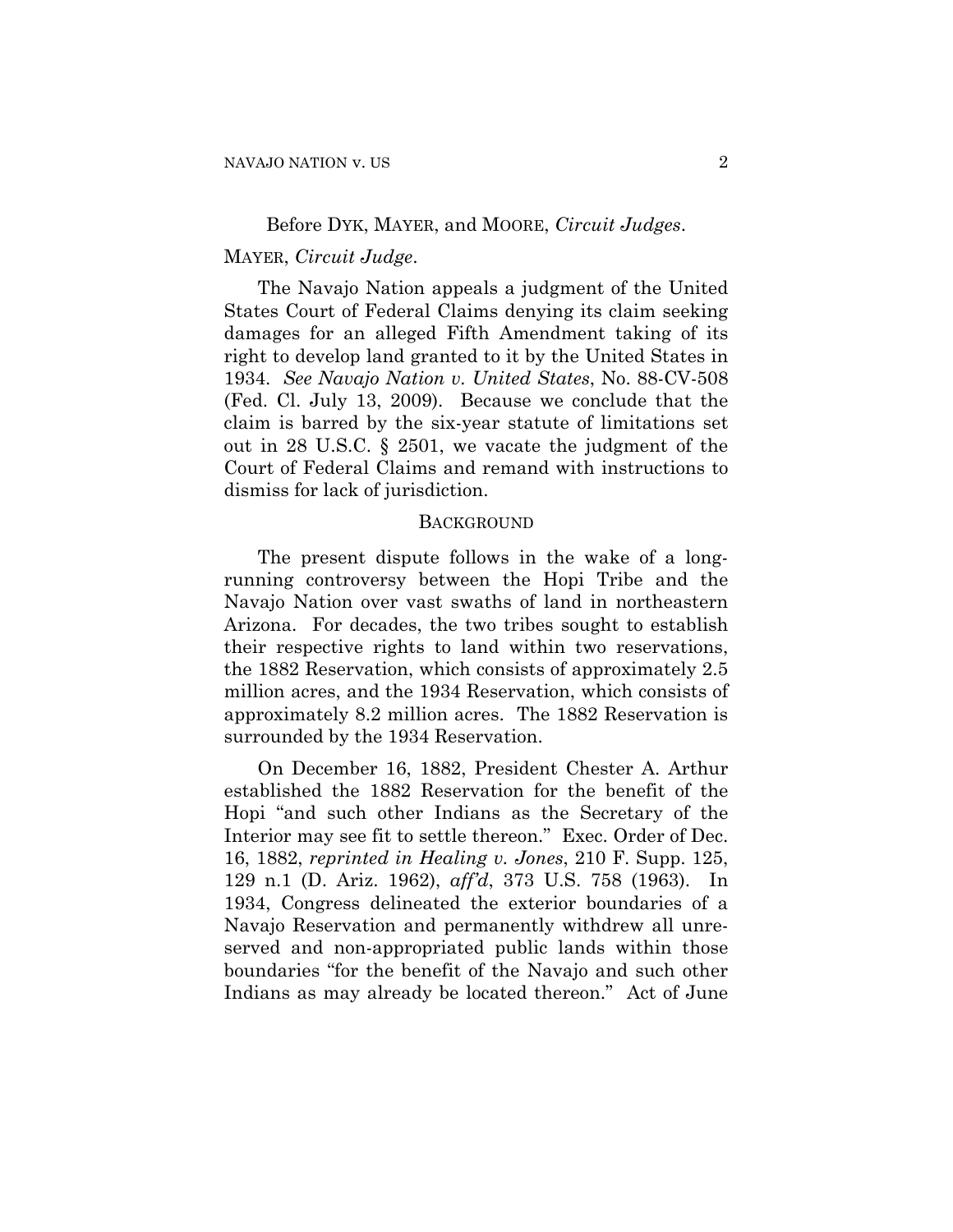14, 1934, 48 Stat. 960, 961 (the "1934 Act"). At the time of the 1934 Act, members of the Hopi Tribe were living on portions of the 1934 Reservation.

In 1962, a district court concluded that approximately 650,000 acres of the 1882 Reservation belonged exclusively to the Hopi Tribe, and that the Hopi Tribe and the Navajo Nation had joint and undivided interests in the remaining land. *See Healing*, 210 F. Supp. at 191-92. While the *Healing* litigation was pending, members of the Hopi Tribe asked the Department of the Interior ("DOI") to take action to protect their rights within the 1934 Reservation. In response, DOI Commissioner of Indian Affairs Robert Bennett concluded that "the Government can no longer continue to administer the [portion of the 1934 Reservation located directly to the west of the 1882 Reservation] as though it were owned solely by the Navajo Tribe." He determined that "[n]o action shall be taken by an official of the [DOI] that does not take full cognizance of the undetermined rights and interests of the Hopi Indians" in the affected area. He therefore imposed a "mutual consent" requirement, which mandated that the Hopi and the Navajo obtain the consent of the other tribe before undertaking development projects in the region. The region affected by Bennett's mutual consent requirement became known as the "Bennett Freeze" area. *See Masayesva v. Zah*, 816 F. Supp. 1387, 1415 (D. Ariz. 1992) (explaining that "[t]he Bennett Freeze was intended to protect the interests of the Hopi Tribe pending any negotiated, congressional, or court resolution of Hopi and Navajo property interests in the 1934 Reservation").

In 1967, Bennett determined that public works projects would not be subject to mutual consent requirements. In 1970, however, this decision was reversed and public works projects were again made subject to such requirements. In 1972, development within Moenkopi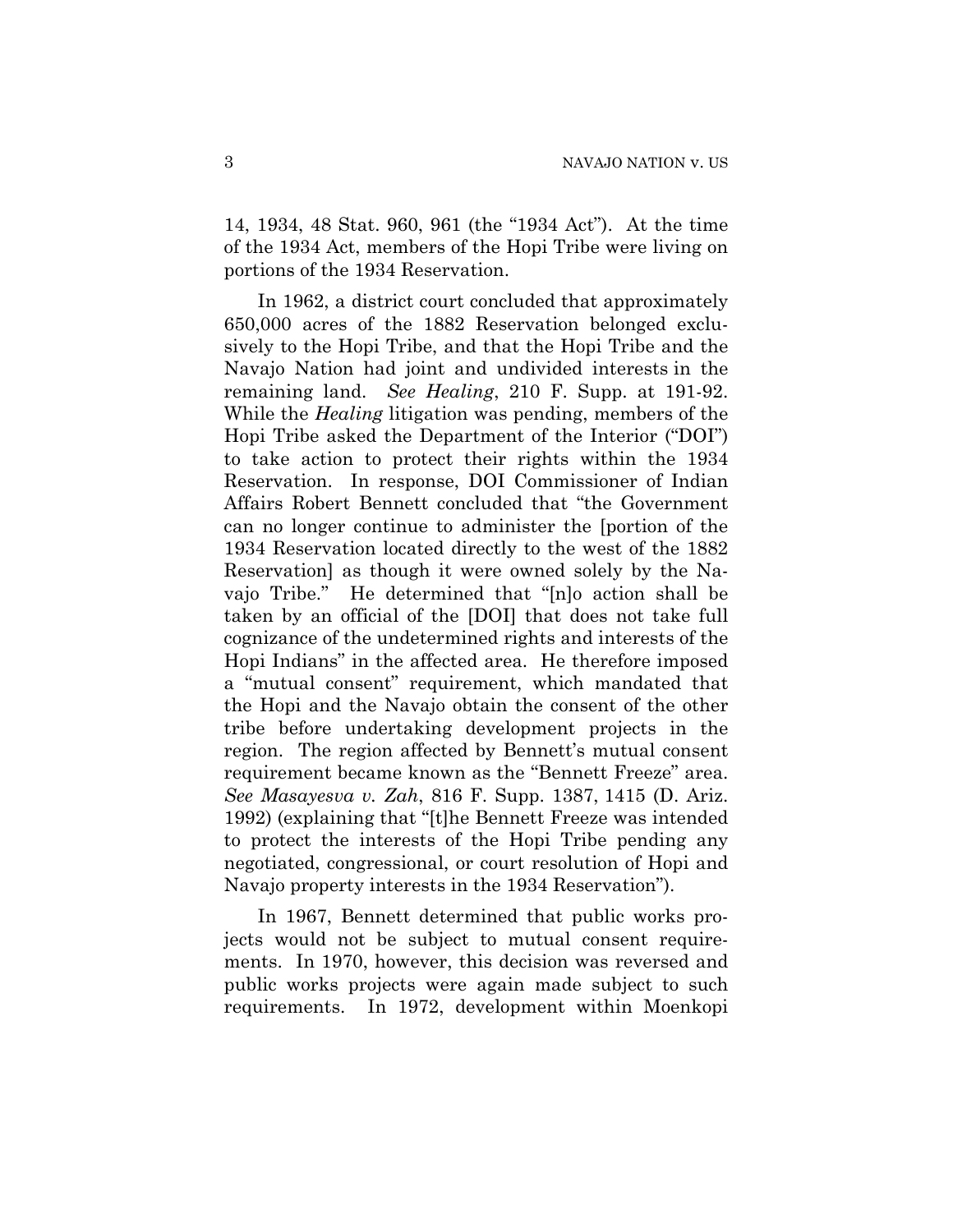and Tuba City was exempted from the mutual consent requirements. The mutual consent requirements were again modified in 1976 when DOI Commissioner Morris Thompson allowed an appeal to him of any Navajo project "for which the Hopi Tribe has specifically refused to grant its consent" or for which it refused "to consider granting its consent within 30 days after being requested to do so." The stated purpose for this modification was to lessen any "arbitrarily imposed obstacle to meeting Navajo needs."

In 1974, Congress enacted legislation designed to resolve the conflicting claims of the Navajo Nation and the Hopi Tribe to land within the 1934 Reservation. *See* 25 U.S.C. § 640d *et seq.* (1974) (the "1974 Settlement Act"). The 1974 Settlement Act gave the tribes the right to bring suit against each other for the purpose of determining their respective property rights in the 1934 Reservation. 25 U.S.C. § 640d-7; *see Sekaquaptewa v. MacDonald*, 619 F.2d 801, 809-10 (9th Cir. 1980).

On July 8, 1980, Congress amended the 1974 Settlement Act. *See* Pub. L. No. 96-305, 94 Stat. 929 (codified at 25 U.S.C. § 640d-9(f) (1980)) (the "1980 Amendment"). The 1980 Amendment codified the requirement, first imposed by DOI Commissioner Bennett, that the Navajo and Hopi obtain the consent of the other tribe before undertaking development projects within the Bennett Freeze area:

Any development of lands in litigation pursuant to section 8 of this Act and further defined as "that portion of the Navajo Reservation lying west of the Executive Order Reservation of 1882 and bounded on the north and south by westerly extensions, to the reservation line, of the northern and southern boundaries of said Executive Order Reservation," shall be carried out only upon the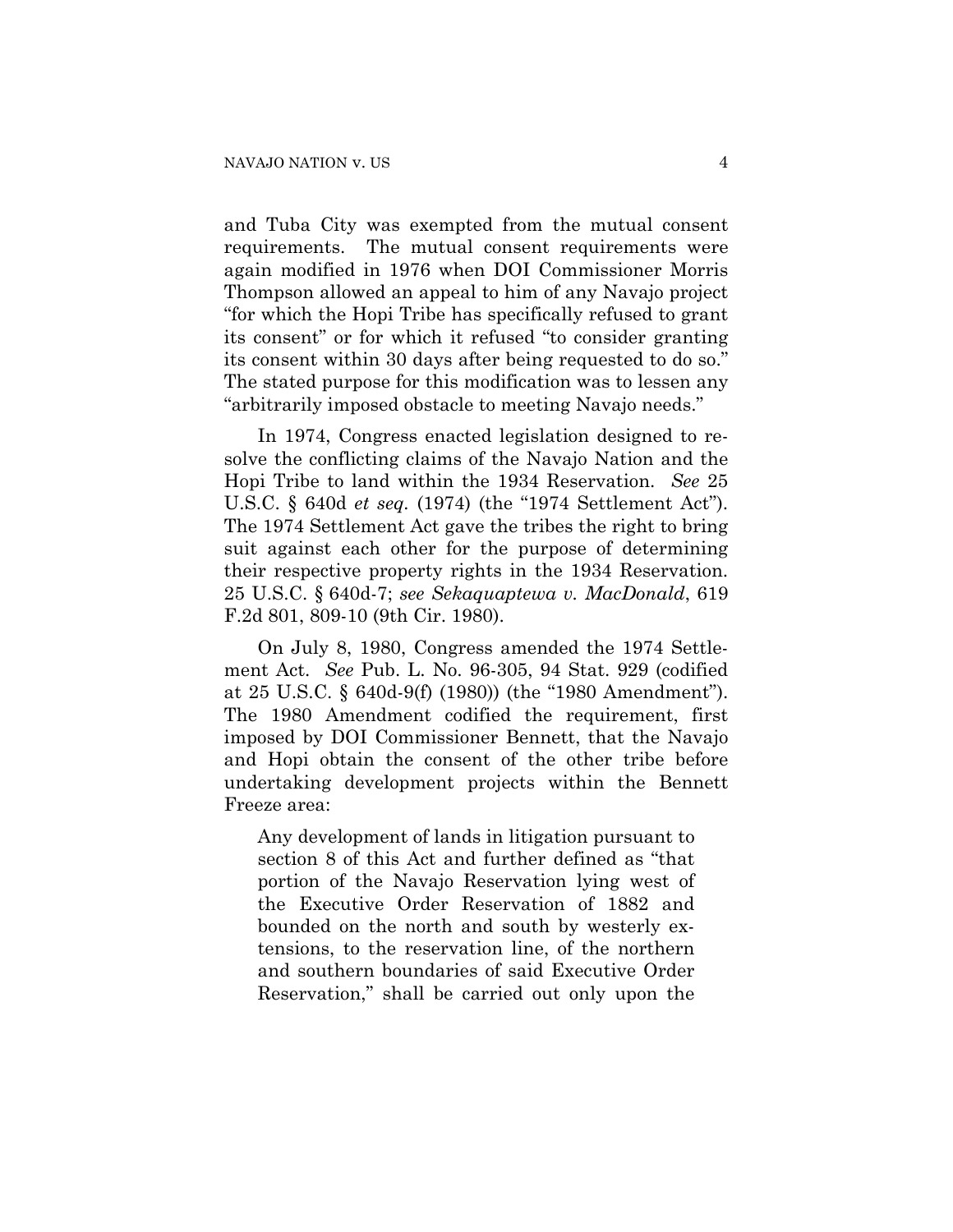written consent of each tribe except for the limited areas around the village of Moenkopi and around Tuba City. Each such area has been heretofore designated by the Secretary. "Development" as used herein shall mean any new construction or improvement to the property and further includes public work[s] projects, power and water lines, public agency improvements, and associated rights-of-way.

## 25 U.S.C. § 640d-9(f) (1980).

The purpose of the 1980 Amendment was "to preserve the parties' rights subject to a final adjudication" of the tribes' respective interests in the affected area. *Masayesva*, 816 F. Supp. at 1397. The amendment did not grant either tribe the right to appeal to the DOI if its request for consent to a development project was denied. Following the enactment of the 1980 Amendment, the Hopi approved a few Navajo development projects within the Bennett Freeze area. On August 26, 1982, however, the Hopi imposed a moratorium on all further Navajo construction activities:

The Hopi Negotiating Committee . . . unanimously voted to place a moratorium on any and all construction activities, more specifically within the Bennett Freeze Order Area (BFOA), until certain issues have been addressed satisfactorily surrounding current and potential construction activities in the litigated BFOA and the entire 1934 Reservation.

In 1988, Congress again amended the 1974 Settlement Act and authorized a procedure under which the tribes could appeal denials of consent for construction projects to the DOI. *See* Navajo and Hopi Indian Relocation Amendments Act of 1988, Pub. L. No. 100-666, § 6,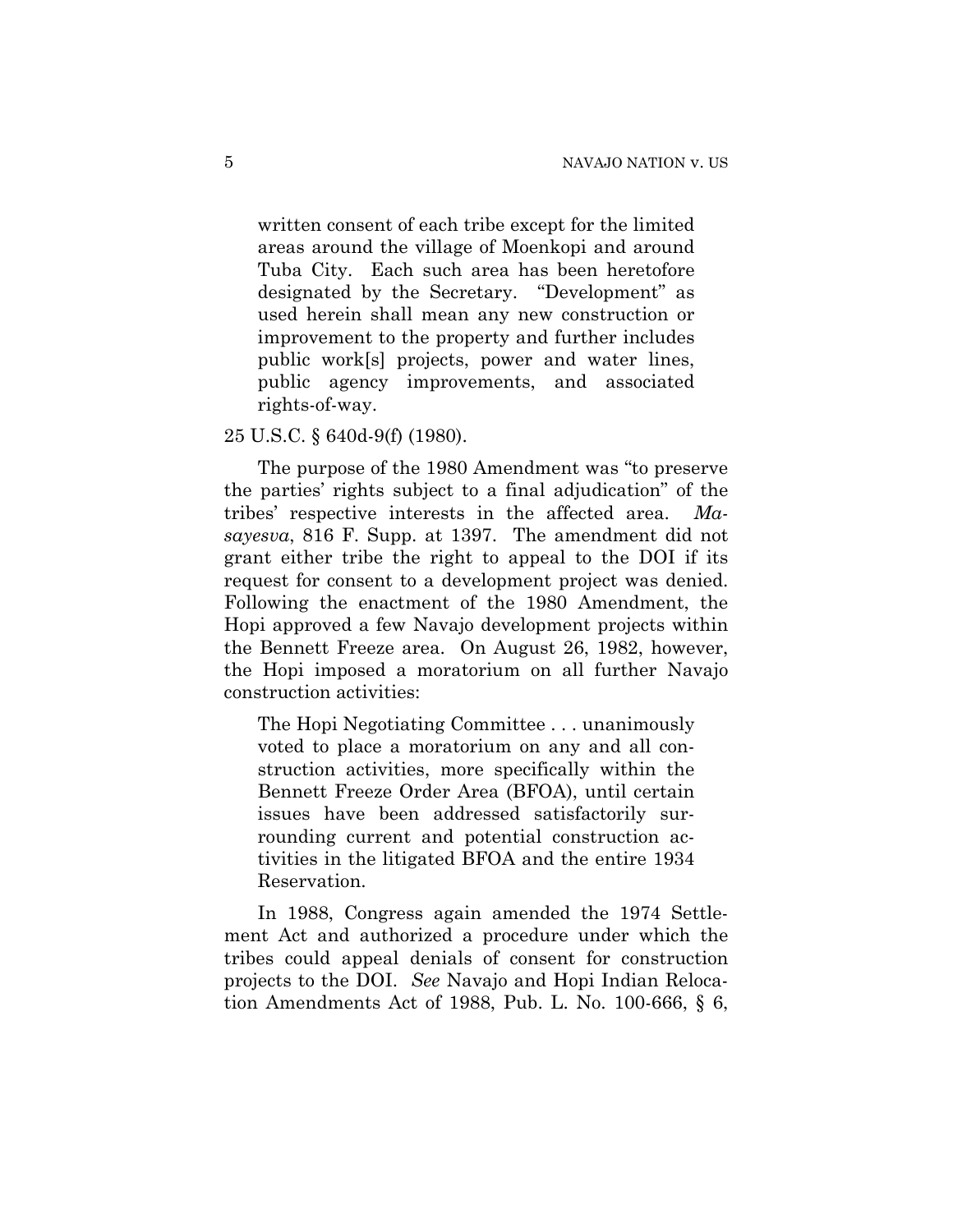102 Stat. 3929, 3932. Pursuant to this provision, the DOI was authorized to approve development projects to the extent it determined that such projects were "necessary for . . . health or safety." *Id.*

On August 25, 1988, the Navajo Nation filed suit in the Court of Federal Claims. It argued that the mutual consent requirement "constitute[d] a continuing taking of [its] property without just compensation and violate[d] the trust responsibility owed by [the United States] to the [Navajo Nation] as an Indian Tribe and to the [Navajo Nation's] members as Native Americans." The complaint further alleged that since the time of the 1980 Amendment "[v]irtually no development has been approved by the Hopi Tribe, which has opposed even repairs to existing structures."

Discovery was conducted from 1990 to 1993. On March 8, 1996, the Court of Federal Claims concluded that there were genuine issues of material fact regarding the Navajo Nation's breach of trust and takings claims and therefore denied the government's motion for summary judgment on those claims. The case was then held in abeyance until ongoing district court litigation concerning the tribes' respective rights to land within the 1934 Reservation was concluded. In March 1997, the United States District Court for the District of Arizona issued an order approving a partial settlement agreement between the Hopi Tribe and Navajo Nation over Bennett Freeze area property. *See Secakuku v. Hale*, No. 74-842-PCT-EHC (D. Ariz. Mar. 31, 1997). It was not until December 4, 2006, however, that the district court lifted the statutory freeze in its entirety and approved a final settlement resolving the land dispute between the tribes. *See Honyoama v. Shirley*, No. 74-842-PHX-EHC (D. Ariz. Dec. 4, 2006).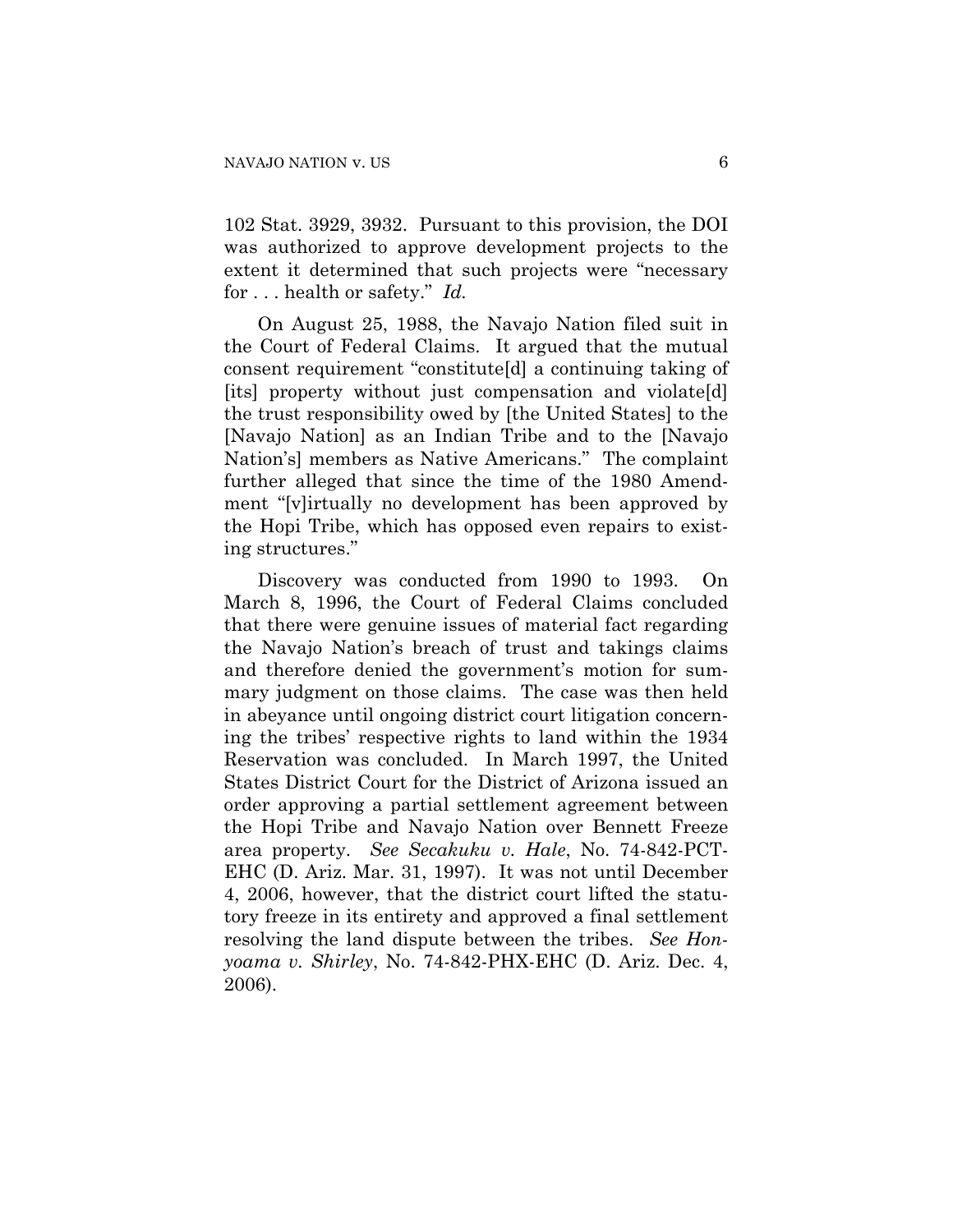On February 27, 2009, the Court of Federal Claims granted the United States' motion for summary judgment on the Navajo Nation's breach of trust claim. It concluded that the Navajo Nation had failed to identify "a moneymandating fiduciary duty" on the part of the government sufficient to support an action for money damages with respect to that claim. In addition, the trial court concluded that the 1934 Act did not vest the Navajo Nation with the exclusive right to control land within the Bennett Freeze area:

There is . . . an irreconcilable conflict between the rights [the Navajo Nation] claims it had from the inception of the 1934 Act and the rights Congress gave the tribe. Inherent in [the Navajo Nation's] claim is the assertion that it had the right to exclusive control to develop in the [Bennett Freeze area] without Hopi interference, as well as the right to compensation for any such interference. . . . Congress made clear through legislation implemented decades after the 1934 Act that [the Navajo Nation] did not—and never did have exclusive control of the land in question.

The Court of Federal Claims determined that the Navajo Nation's "right to operate unilaterally on particular [Bennett Freeze area] lands (i.e., unencumbered by restrictions originating in Hopi claims) was not part of [the Navajo Nation's] property interest until the conclusion of the district court litigation in 2006." Because it concluded that the Navajo Nation did not have the requisite property interest to establish a valid takings action, the trial court dismissed the complaint.[1](#page-6-0)

<span id="page-6-0"></span> $\overline{a}$ <sup>1</sup> The trial court stated: "The government's last affirmative act was Congress' enactment of the 1980 Amendment, which confirmed the Hopi's rights to oppose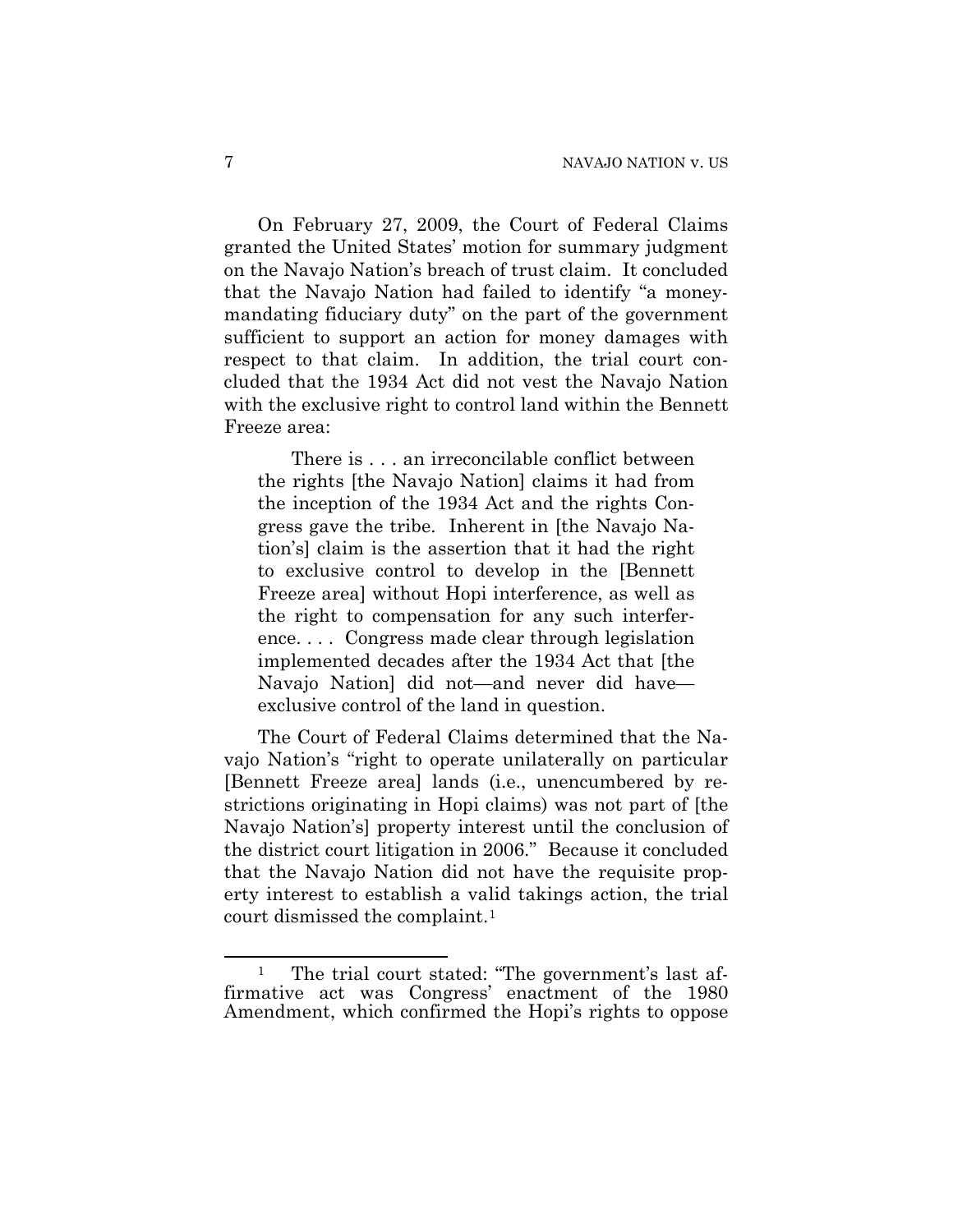$\overline{a}$ 

The Navajo Nation timely appealed to this court. This court reviews final judgments of the United States Court of Federal Claims pursuant to 28 U.S.C. § 1295(a)(3). Whether the Court of Federal Claims possesses jurisdiction over a claim is a question of law subject to *de novo* review. *Western Co. v. United States*, 323 F.3d 1024, 1029 (Fed. Cir. 2003).

#### **DISCUSSION**

Pursuant to the [Fifth Amendment, the government is](https://www.lexis.com/research/buttonTFLink?_m=cc05cdf9215cd3bcc235f2c2e344ff59&_xfercite=%3ccite%20cc%3d%22USA%22%3e%3c%21%5bCDATA%5b271%20F.3d%201090%5d%5d%3e%3c%2fcite%3e&_butType=4&_butStat=0&_butNum=48&_butInline=1&_butinfo=U.S.%20CONST.%20AMEND.%205&_fmtstr=FULL&docnum=2&_startdoc=1&wchp=dGLbVlz-zSkAz&_md5=7a42747de08c63208b198ada842fdb44)  [prohibited](https://www.lexis.com/research/buttonTFLink?_m=cc05cdf9215cd3bcc235f2c2e344ff59&_xfercite=%3ccite%20cc%3d%22USA%22%3e%3c%21%5bCDATA%5b271%20F.3d%201090%5d%5d%3e%3c%2fcite%3e&_butType=4&_butStat=0&_butNum=48&_butInline=1&_butinfo=U.S.%20CONST.%20AMEND.%205&_fmtstr=FULL&docnum=2&_startdoc=1&wchp=dGLbVlz-zSkAz&_md5=7a42747de08c63208b198ada842fdb44) from taking private property for public use without just compensation. [U.S. Const. amend.](https://www.lexis.com/research/buttonTFLink?_m=cc05cdf9215cd3bcc235f2c2e344ff59&_xfercite=%3ccite%20cc%3d%22USA%22%3e%3c%21%5bCDATA%5b271%20F.3d%201090%5d%5d%3e%3c%2fcite%3e&_butType=4&_butStat=0&_butNum=49&_butInline=1&_butinfo=U.S.%20CONST.%20AMEND.%205&_fmtstr=FULL&docnum=2&_startdoc=1&wchp=dGLbVlz-zSkAz&_md5=ac72dabae2eb66afba5562d9ea8e4f80) V. "A compensable taking can occur not only through the government's physical invasion or appropriation of private property, but also by government regulations that unduly burden private property interests." *Huntleigh USA Corp. v. United States*, 525 F.3d 1370, 1378 (Fed. Cir. 2008) (citations omitted).

The Navajo Nation contends that it suffered a Fifth Amendment taking of the right to develop the land granted to it by the United States pursuant to the 1934 Act. It argues that the Act vested it with a compensable property interest in the entire 1934 Reservation, with the exception of small pockets of land which were occupied in 1934 by members of the Hopi Tribe, and "that the United States temporarily took its land by imposing a develop-

Navajo development projects. . . . [I]f the last relevant action of the United States occurred in 1980, then the action would appear to be filed too late, unless there is some reason to delay the accrual of the cause of action until at least 1982." The court did not grant the government's motion to dismiss the Navajo Nation's complaint as untimely, however, but instead dismissed on the ground that the Nation had failed to establish that it had the requisite property interest in the 1934 Reservation to establish a valid takings claim.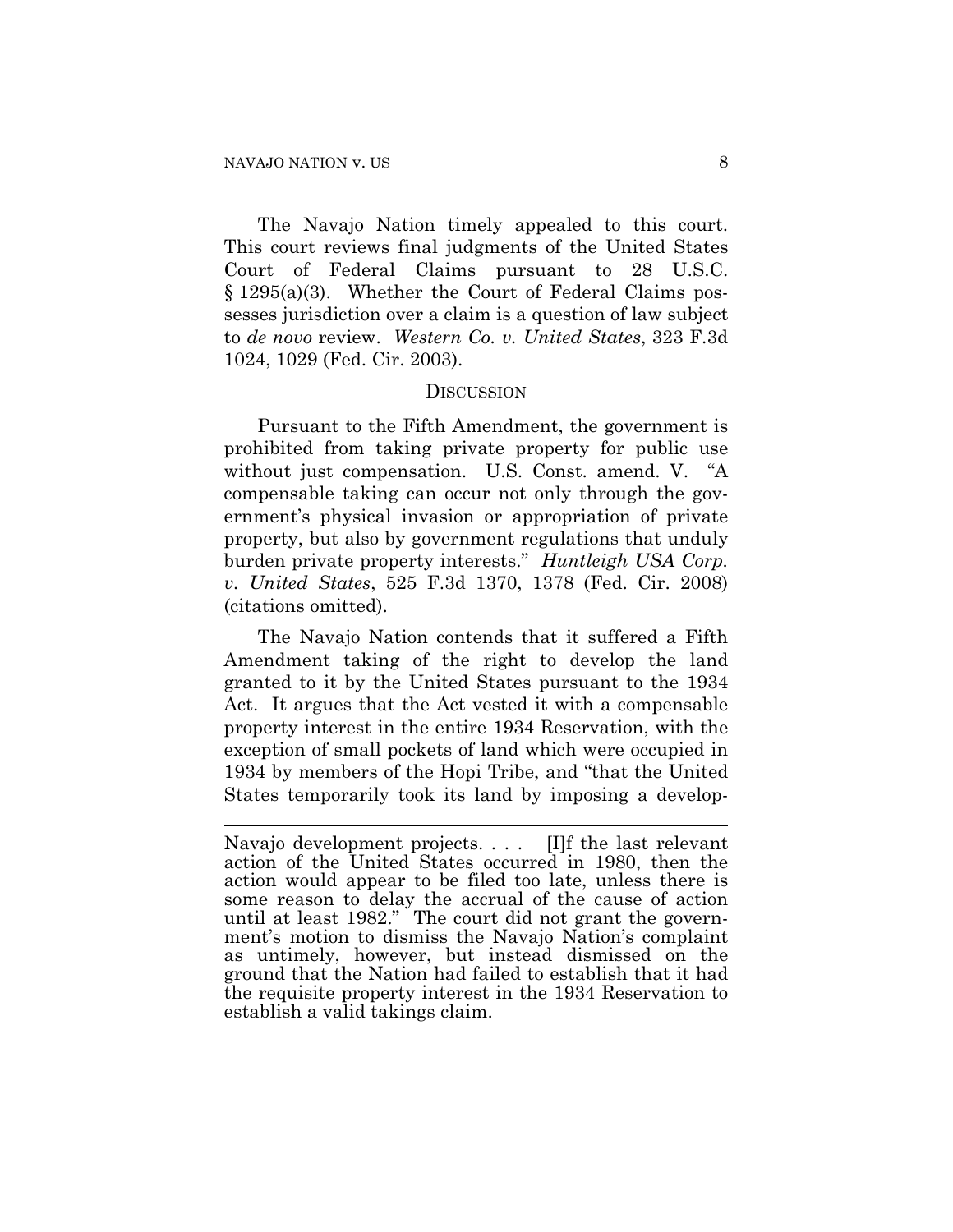ment moratorium (including acquiescing in the Hopi moratorium)" on the property contained within the Bennett Freeze area.[2](#page-8-0) The Nation asserts that its takings claim accrued in August 1982, when the Hopi Tribe refused to grant the Navajo permission to engage in any development projects within the affected region or, in the alternative, in 2006, when the district court litigation resolving the tribes' respective property rights in the 1934 Reservation concluded.

In response, the government contends that the 1934 Act did not grant the Navajo Nation the right to exclusive control of property within the 1934 Reservation. Instead, according to the government, the 1934 Act gave an interest in the 1934 Reservation to both the Navajo Nation and the Hopi Tribe, and the Nation never had the right, until the end of the 2006 district court litigation, to unilaterally develop land within the Bennett Freeze area. The government argues, moreover, that even if the Navajo Nation had a valid takings claim, that claim is barred by the sixyear statute of limitations applicable to suits brought in the Court of Federal Claims.

We agree with the government that the Navajo Nation's claim is time-barred. "Every claim of which the United States Court of Federal Claims has jurisdiction shall be barred unless the petition thereon is filed within

 $\overline{a}$ 

<span id="page-8-0"></span><sup>2</sup> The Navajo Nation correctly acknowledges that the 1934 Act did not grant it the exclusive right to control property within the 1934 Reservation, since its property rights were subject to the overriding authority of the United States to manage the lands. See Sekaquaptewa, 619 F.2d at 805; see also United States v. Sioux Nation, 448 U.S. 371, 415 (1980); Shoshone Tribe v. United States, 299 U.S. 476, 496-97 (1937). It argues, however, that 1934 Act gave it the right to develop the vast majority of land within the 1934 Reservation free from any interference from the Hopi Tribe.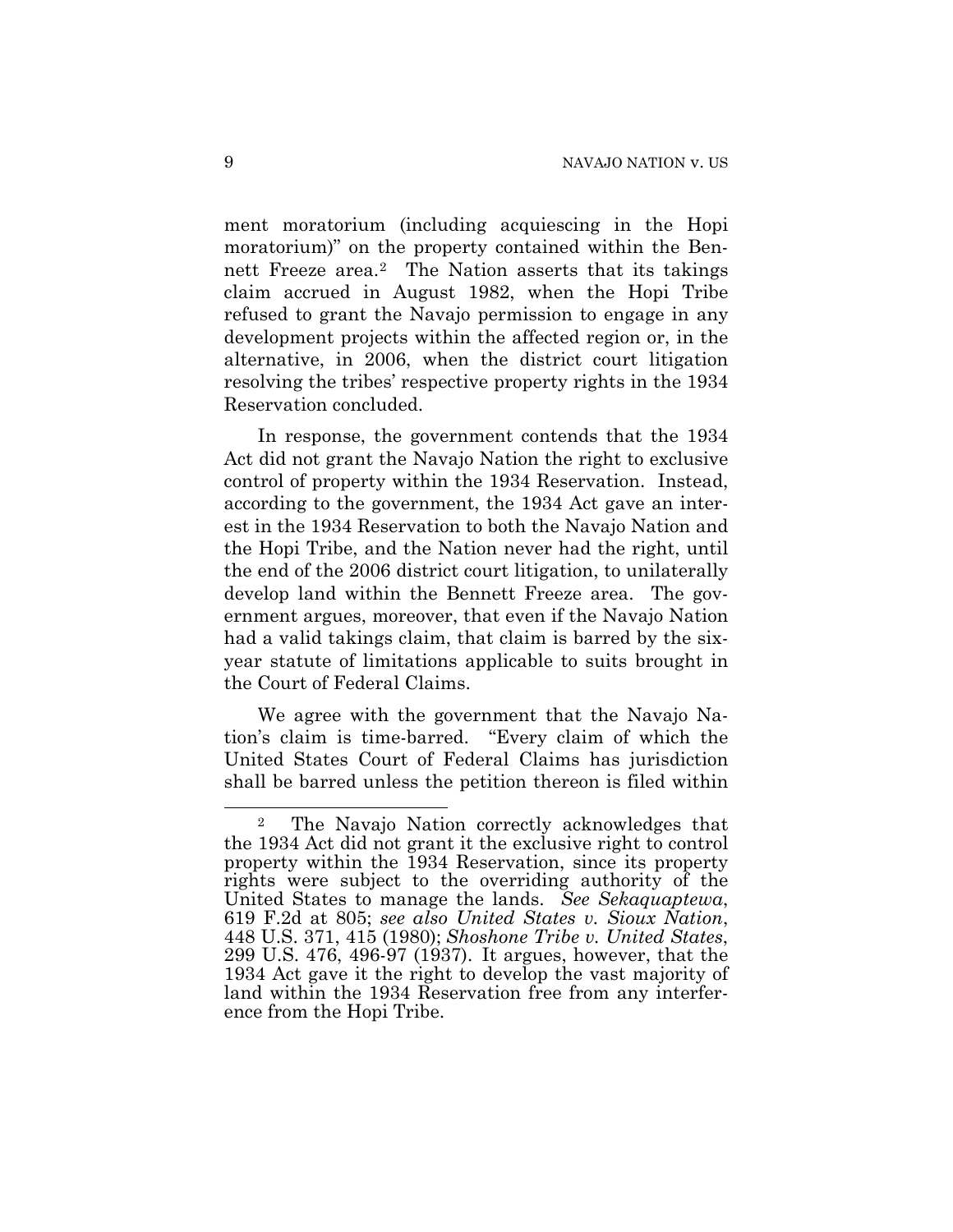six years after such claim first accrues." 28 U.S.C. § 2501. This six-year limitations period is jurisdictional and may not be waived. *John R. Sand & Gravel Co. v. United States*, 552 U.S. 130, 136-39 (2008). Even assuming *arguendo* that (1) the 1934 Act vested the Navajo Nation with the right to unilateral development within the Bennett Freeze area, and (2) the restrictions on development within that area could be construed as a compensable taking of the Nation's property rights, any Fifth Amendment takings claim is barred because it was filed more than six years after it first accrued.

In general, a takings "claim first accrues when all the events have occurred which fix the alleged liability of the [government] and entitle the plaintiff to institute an action." *Hopland Band of Pomo Indians v. United States*, 855 F.2d 1573, 1577 (Fed. Cir. 1988) (internal quotation marks omitted); *Fallini v. United States*, 56 F.3d 1378, 1380 (Fed. Cir. 1995). "Therefore, a claim under the Fifth Amendment accrues when [the] taking action occurs." *Goodrich v. United States*, 434 F.3d 1329, 1333 (Fed. Cir. 2006) (citations and internal quotation marks omitted). Here, the Navajo Nation's takings claim, if any, accrued when the United States precluded it from developing land within the Bennett Freeze area without Hopi Tribe approval. This was the only governmental action that served to restrict any right the Nation may have had, pursuant to the 1934 Act, to exclusive control of property within the 1934 Reservation, and it is therefore the only action which could even arguably form the basis for a valid takings claim. *See Nw. La. Fish & Game Pres. Comm'n v. United States*, 446 F.3d 1285, 1289 (Fed. Cir. 2006) ("A taking occurs when governmental action deprives the owner of all or most of its property interest.").

In 1966, DOI Commissioner Bennett imposed a requirement that the Navajo and Hopi obtain approval from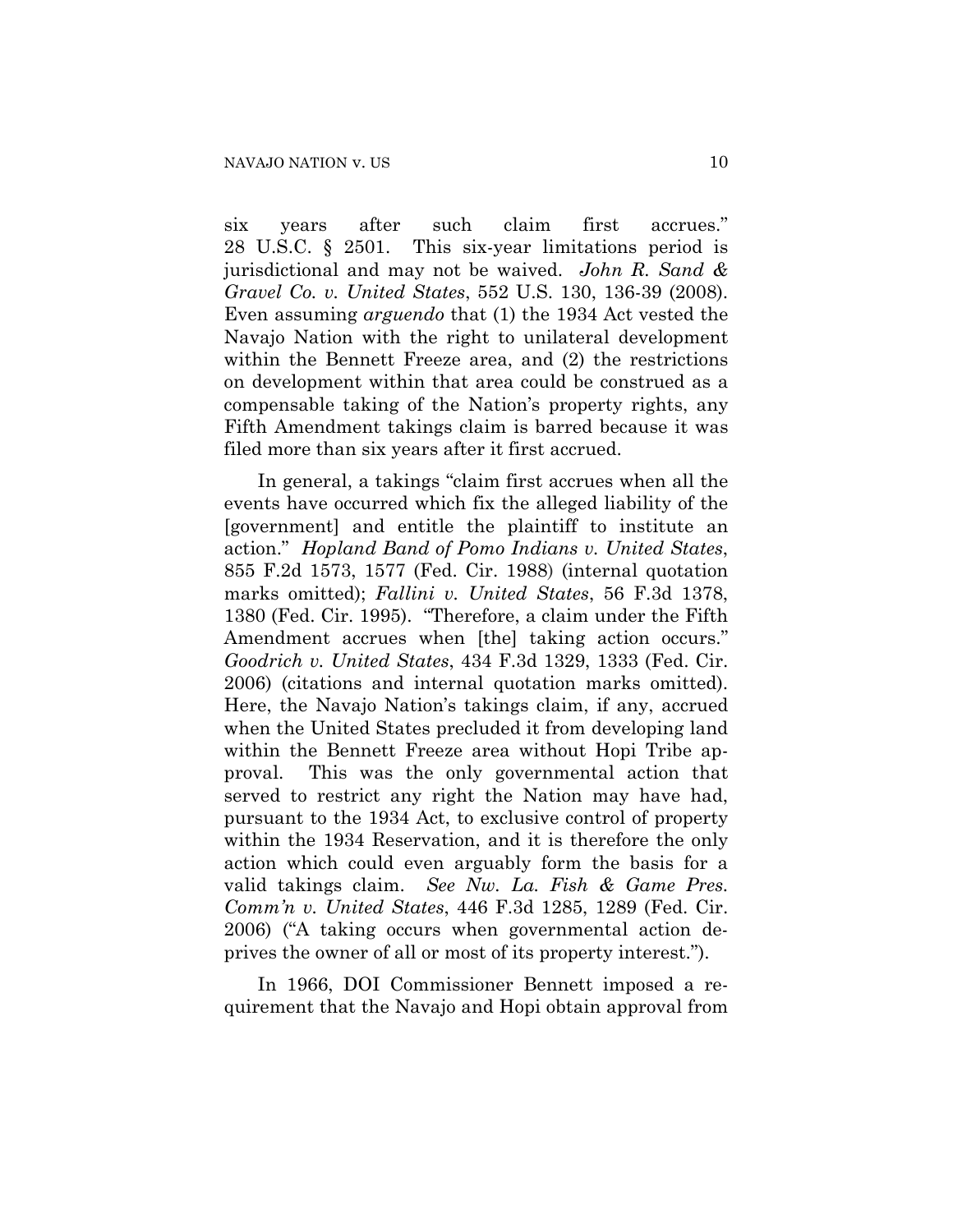the other tribe before undertaking development efforts within portions of the 1934 Reservation lying to the west of the 1882 Reservation. At the time of this "administrative freeze," the Navajo Nation knew that any right it may have had to undertake unilateral development within the affected area had been significantly curtailed. When Congress enacted the 1980 Amendment, it codified the mutual consent requirement and explicitly provided that "[a]ny development of lands" in the Bennett Freeze area could "be carried out only upon the written consent" of the other tribe.[3](#page-10-0) 25 U.S.C. § 640d-9(f) (1980). Assuming *arguendo* that the 1934 Act vested the Navajo Nation with the right to develop land within the Bennett Freeze area unencumbered by Hopi Tribe claims, the 1980 Amendment deprived the Nation of that right and "fix[ed] the alleged liability" of the government for any takings action. *Hopland*, 855 F.2d at 1577; *see Goodrich*, 434 F.3d at 1333. Because the Navajo Nation did not file suit until more than eight years after enactment of the 1980 Amendment, its claim is time-barred.

Contrary to the Nation's assertions, its takings claim did not accrue when the Hopi Tribe decided, on August 26, 1982, to impose a moratorium on approval of Navajo construction projects. A takings claim must be predicated on actions undertaken by the United States, not the Hopi Tribe. What a plaintiff "may challenge under the Fifth Amendment is what the government has done, not what [third parties] have done." *Fallini*, 56 F.3d at 1383; *see also Alliance of Descendants of Tex. Land Grants v. United States*, 37 F.3d 1478, 1482 (Fed. Cir. 1994) ("The language of the Fifth Amendment itself requires that the

1

<span id="page-10-0"></span><sup>3</sup> Congress exempted areas near Tuba City and Moenkopi from the mutual consent requirements. *See* 25 U.S.C. § 640d-9(f) (1980).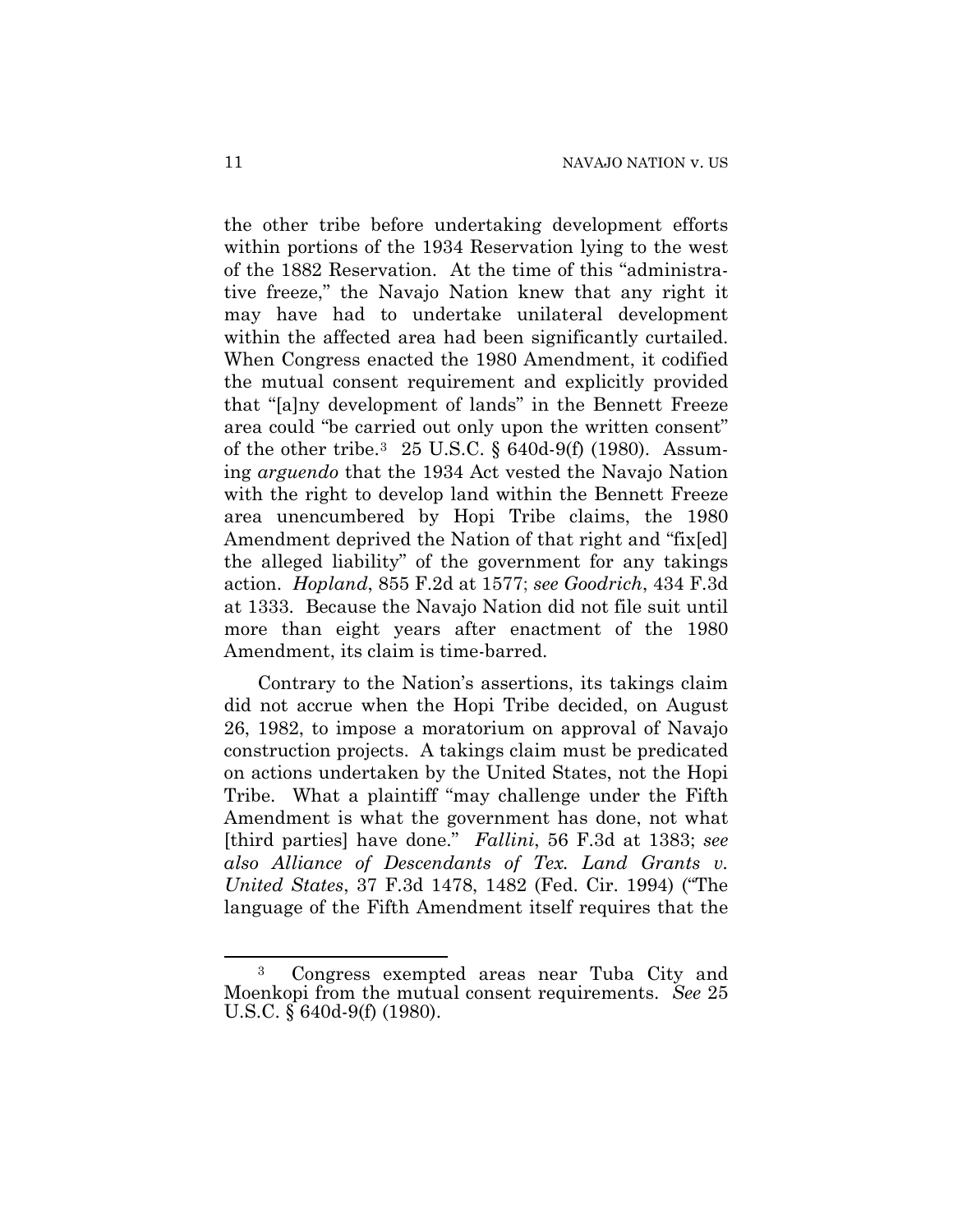United States, not a [third party], commit the taking action.").

*Goodrich* is instructive on this issue. There, a Montana cattle rancher alleged that he suffered a compensable taking of water rights when the Forest Service issued a directive allowing a third party to move his cattle onto property adjacent to the rancher's land. 434 F.3d at 1333-35. We held that the rancher's claim accrued when the Forest Service issued its directive, not when the third party entered the land with his cattle several years later. *Id.* at 1334-36. Likewise, in *Fallini*, 56 F.3d at 1380-83, we held that any takings claim accrued when Congress enacted legislation which precluded landowners from excluding wild horses from drinking from the proprietary water sources they had constructed on federal lands. We explained that it was the government's "enactment of the statute, not the individual intrusions by the horses" that caused any takings claim to accrue. *Id.* at 1383; *see also Ladd v. United States*, No. 2010-5010, 2010 U.S. App. LEXIS 25443, at \*21 (Fed. Cir. Dec. 14, 2010) (explaining that a takings claim accrues when the government takes action which deprives landowners of "possession of their property unencumbered by [an] easement," regardless of whether third parties ever take physical possession of that easement (footnote omitted)); *Caldwell v. United States*, 391 F.3d 1226, 1233-35 (Fed. Cir. 2004) (concluding that any taking occurred when the government took action preventing landowners' state law reversionary interests in a railroad right-of-way from vesting, not when subsequent actions by third parties caused the right-ofway to be converted to an interim trail for recreational use).

A similar analysis applies here. When Congress enacted the 1980 Amendment, it precluded the Navajo Nation from undertaking any development within the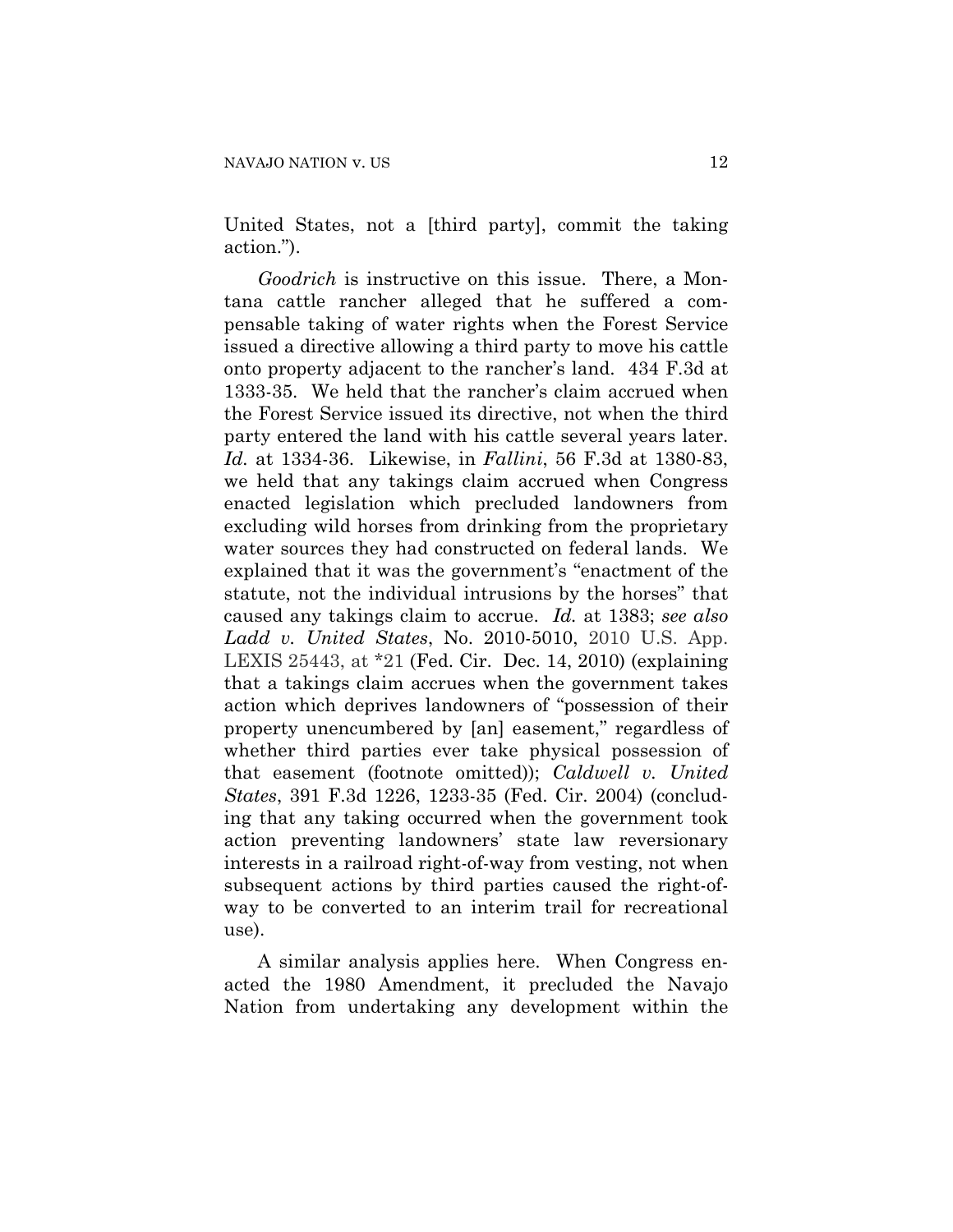Bennett Freeze area unless the Hopi Tribe gave written consent. This was the date of the last governmental action that served to restrict the Navajo's right to develop property within the 1934 Reservation. Although the Hopi Tribe did not decide to withhold consent for all Navajo Nation construction projects until August 1982, for purposes of determining when a takings claim accrues "it is necessary . . . to look to the nature and timing of the *governmental action* that constituted the alleged taking." *Fallini*, 56 F.3d at 1383 (emphasis added); *see also Alliance of Descendants of Tex. Land Grants*, 37 F.3d at 1482.[4](#page-12-0)

On appeal, the Navajo Nation advances three arguments in support of its contention that its complaint was timely filed. First, it asserts that its claim did not accrue until August 1982 because the Hopi Tribe was acting as an agent of the United States when it imposed a moratorium on all further development within the Bennett Freeze area. Second, the Nation contends that the statute of limitations did not begin to run when the 1980 Amendment was enacted because its takings claim was not "known and stabilized" at that time. Finally, it argues that its cause of action did not accrue until December 2006, when a district court entered final judgment resolving the respective rights of the tribes to land within the 1934 Reservation. We address each of these arguments in turn.

 $\overline{a}$ 

<span id="page-12-0"></span><sup>4</sup> We do not reach the issues of whether the 1934 Act vested the Navajo Nation with the right to exclusive control of property within the Bennett Freeze area or whether the government's directive that no development in the area could take place without Hopi Tribe consent constituted a compensable taking of those property rights. We hold only that any takings claim is barred by the sixyear statute of limitations set forth in 28 U.S.C. § 2501.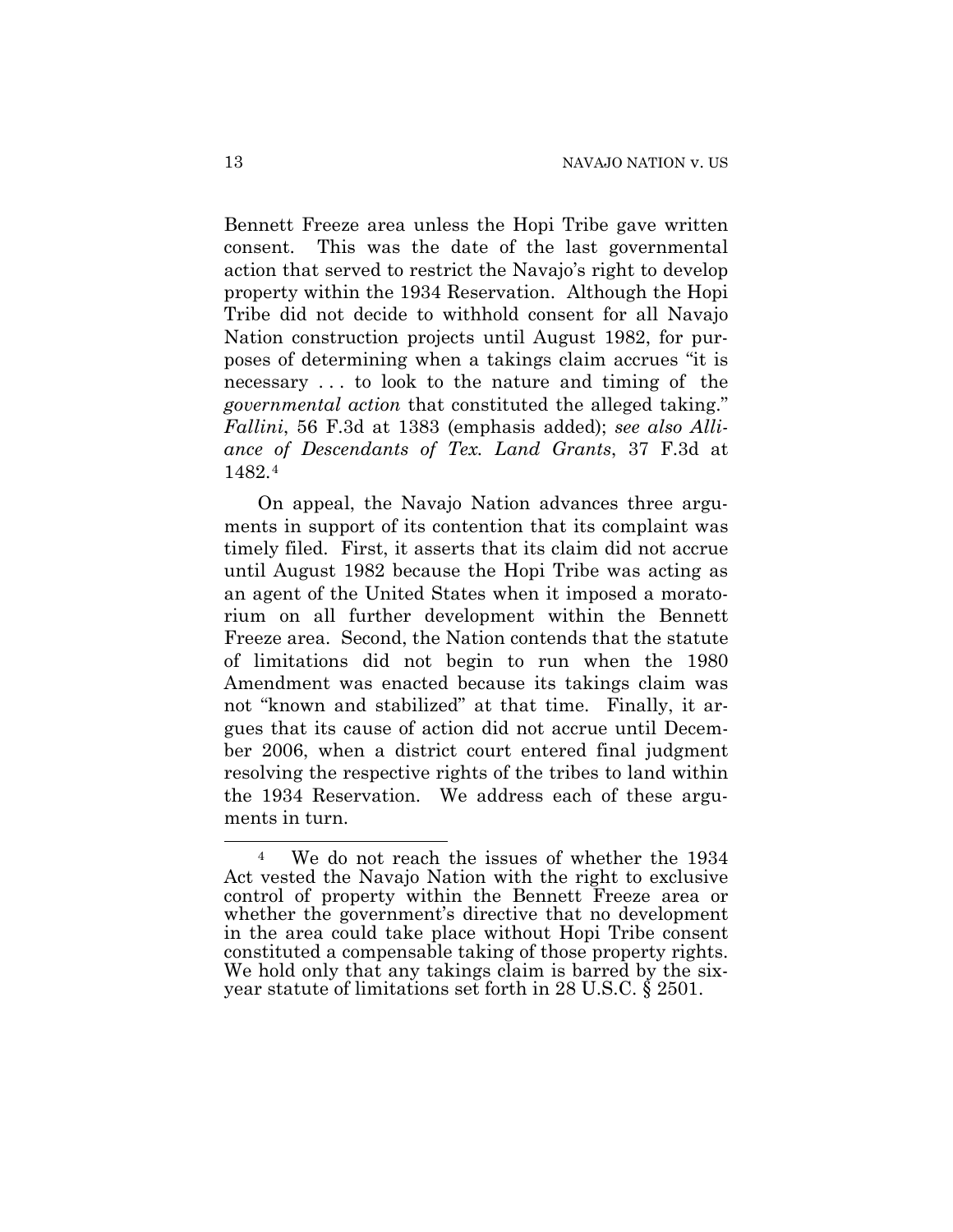The Navajo Nation contends that the Hopi Tribe was acting as an agent of the United States when it imposed a moratorium on Navajo construction activities, and that the moratorium can therefore be attributed to the United States for purposes of determining when its cause of action accrued. We disagree. "[A]n agency relationship results from the manifestation of consent by one person to another that the other shall act on his behalf and subject to his control, and consent by the other to so act." *Brubaker Amusement Co. v. United States*, 304 F.3d 1349, 1360 (Fed. Cir. 2002) (citations and internal quotation marks omitted).Here, the record contains nothing even to suggest that the Hopi Tribe was acting under the direction or control of the United States when it imposed a moratorium on Navajo development efforts. *See Goodrich*, 434 F.3d at 1334 (concluding that a third party could not be considered an agent of the United States for purposes of determining when a takings claim accrued because the United States did not control the third party's actions).

In codifying the mutual consent requirements, Congress was trying "to preserve the parties' rights subject to a final adjudication" of the tribes' respective interests in the Bennett Freeze area. *Masayesva*, 816 F. Supp. at 1397. The Navajo Nation points to no credible evidence indicating that the United States directed, or even encouraged, the Hopi Tribe to impose a moratorium on all Navajo Nation construction activities. To the contrary, Congress acted in 1988 to ameliorate some of the harsh effects of the Hopi moratorium by giving the DOI the right to approve Navajo construction projects to the extent such projects were deemed "necessary for . . . health or safety." Navajo and Hopi Indian Relocation Amendments Act of 1988, Pub. L. No. 100-666, § 6, 102 Stat. 3929, 3932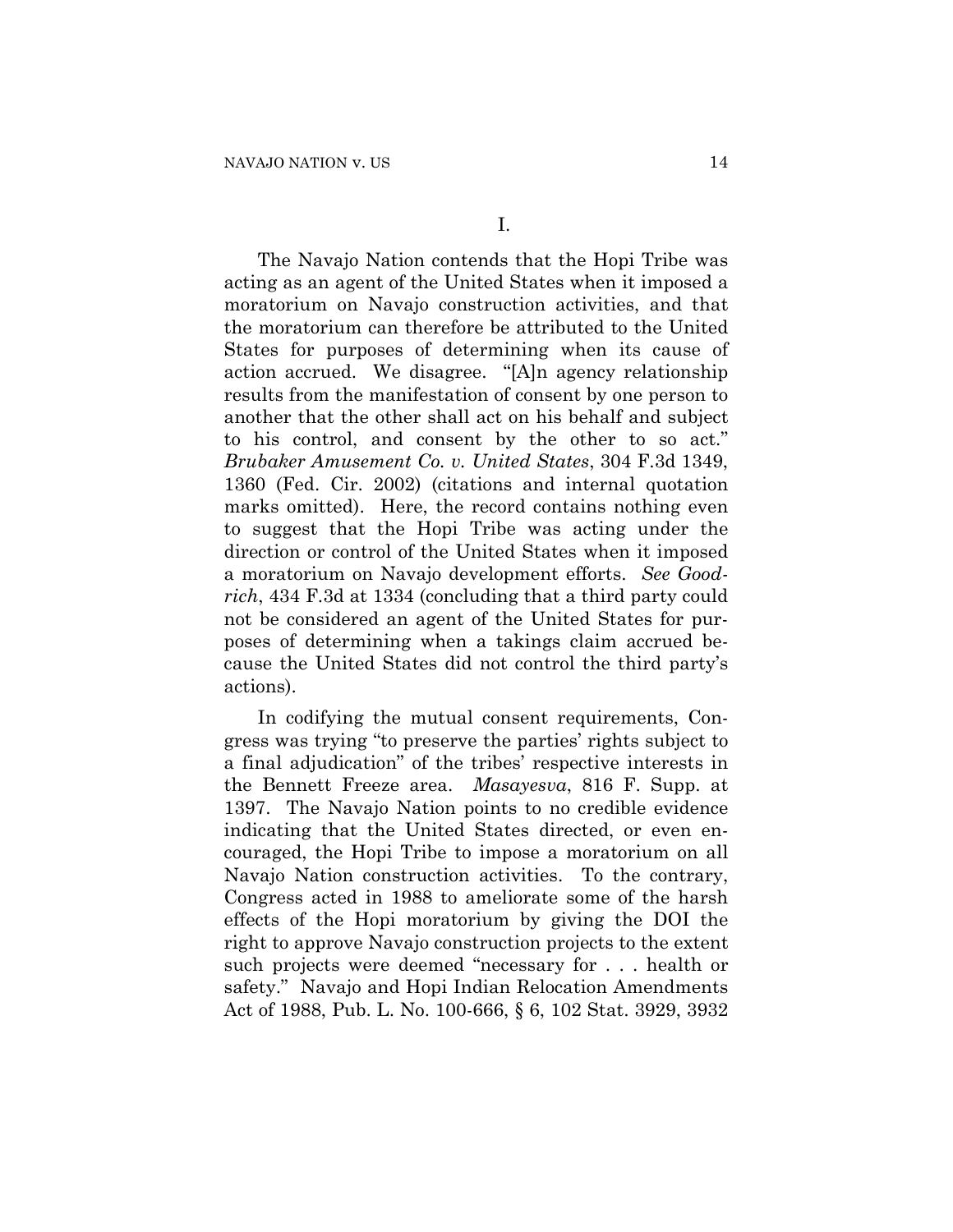(amending 25 U.S.C. § 640d-9(f)). Because the Hopi Tribe was not acting under the direction or control of the United States, or for its benefit, when it imposed the moratorium on Navajo development, its actions cannot be attributed to the United States for purposes of determining when any takings claim accrued. *See B & G Enters. v. United States*, 220 F.3d 1318, 1324 (Fed. Cir. 2000) (concluding that California did not act as an agent of the United States when it enacted a law banning tobacco vending machines because the legislation "was not enacted for the benefit of the federal government").

#### II.

We likewise reject the Navajo Nation's assertion that its cause of action did not accrue with passage of the 1980 Amendment because its claim was not "known and stabilized" at the time. It is beyond cavil that a takings claim does not accrue until "the claimant knew or should have known that the claim existed." *Goodrich*, 434 F.3d at 1333 (citations and internal quotation marks omitted); *see Nw. La. Fish*, 446 F.3d at 1290-92. Here, however, it is clear that the Navajo Nation knew, long before the enactment of the 1980 Amendment, that it had no right to exclusive control of property within the Bennett Freeze area. The record is replete with evidence that even prior to the 1980 Amendment the Hopi Tribe seldom granted approval for Navajo Nation construction activities. Indeed, Glen Renner, the Director of the Navajo-Hopi Legal Services Program, testified that during the period of the administrative freeze, the Hopi Tribe approved only three of thirty-six Navajo development requests, including two that were conditioned on Navajo approval of Hopi projects. Thus, if not before, as of July 8, 1980, when the 1980 Amendment was enacted, the Navajo Nation knew not only that it was statutorily prohibited from developing land within the Bennett Freeze area without Hopi Tribe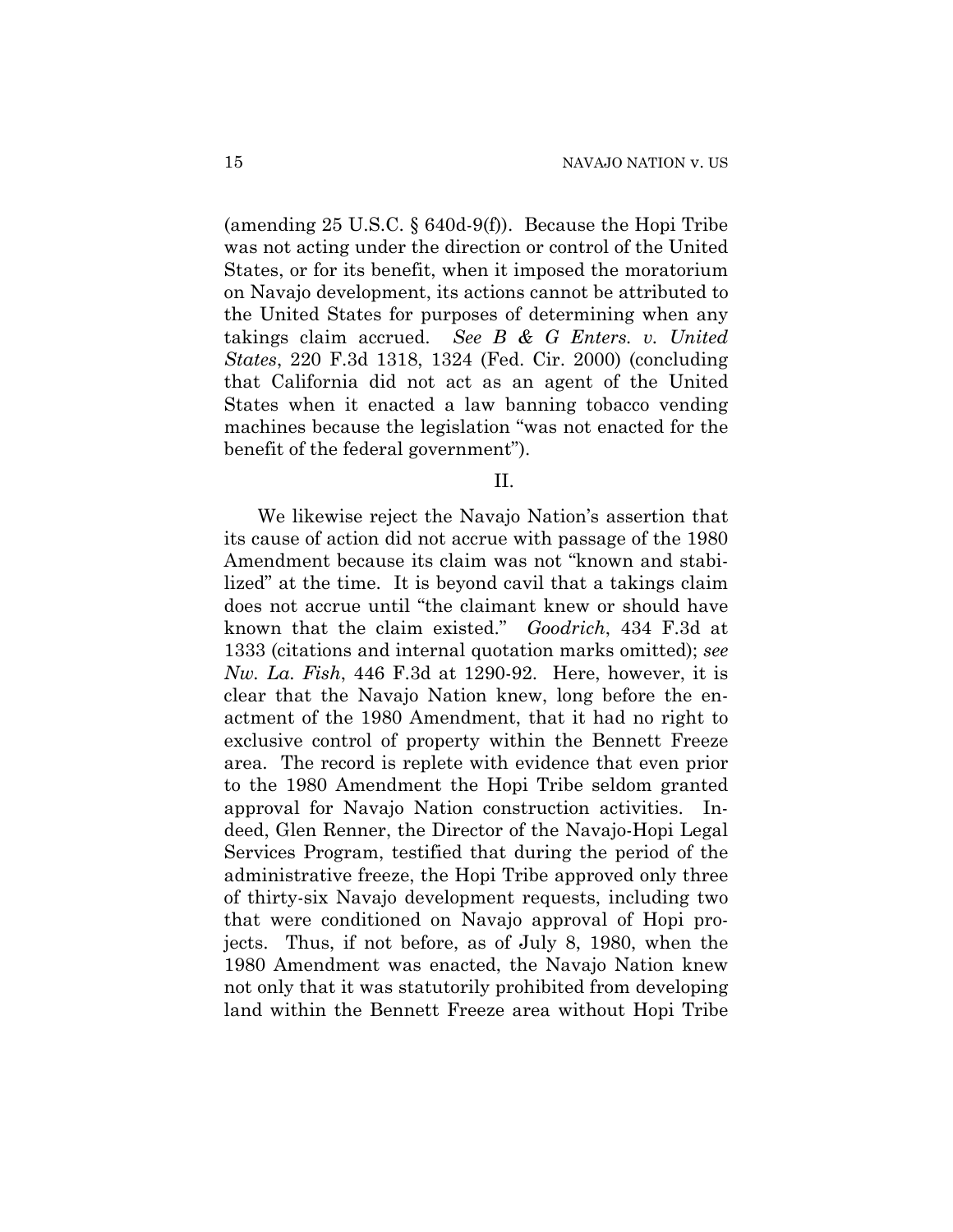consent, but that the Hopi had rarely granted approval for Navajo development projects in the past. At this point, the Nation knew, or should have known, that it had been deprived of any right it may have had, under the 1934 Act, to exclusive control of land within the 1934 Reservation. *See Fallini*, 56 F.3d at 1380 ("The question whether the pertinent events have occurred is determined under an objective standard; a plaintiff does not have to possess actual knowledge of all the relevant facts in order for the cause of action to accrue."). Accordingly, even assuming *arguendo* that the 1980 Amendment, standing alone, was insufficient to cause any takings claim to accrue, the Amendment—coupled with the Navajo Nation's knowledge that the Hopi Tribe was unlikely to approve development within the Bennett Freeze area was clearly sufficient to trigger the running of the limitations period.

While it is true that the Navajo Nation might not have reasonably foreseen that the Hopi Tribe would, in August 1982, decide to withhold approval for all—as opposed to most—of the Navajo Nation's construction projects, this court has "soundly rejected" the contention "that the filing of a lawsuit can be postponed until the full extent of the damage is known." *Boling v. United States*, 220 F.3d 1365, 1371 (Fed. Cir. 2000). As *Fallini* makes clear, "it is not necessary that the damages from the alleged taking be complete and fully calculable before the cause of action accrues." 56 F.3d at 1382. Thus, even though a plaintiff might not be aware of the full economic cost of a taking at the time it occurs, for purposes of determining when the statute of limitations begins to run, the "proper focus" must be "upon the time of the [defendant's] acts, not upon the time at which the *consequences* of the acts [become] most painful." *Delaware State Coll. v.*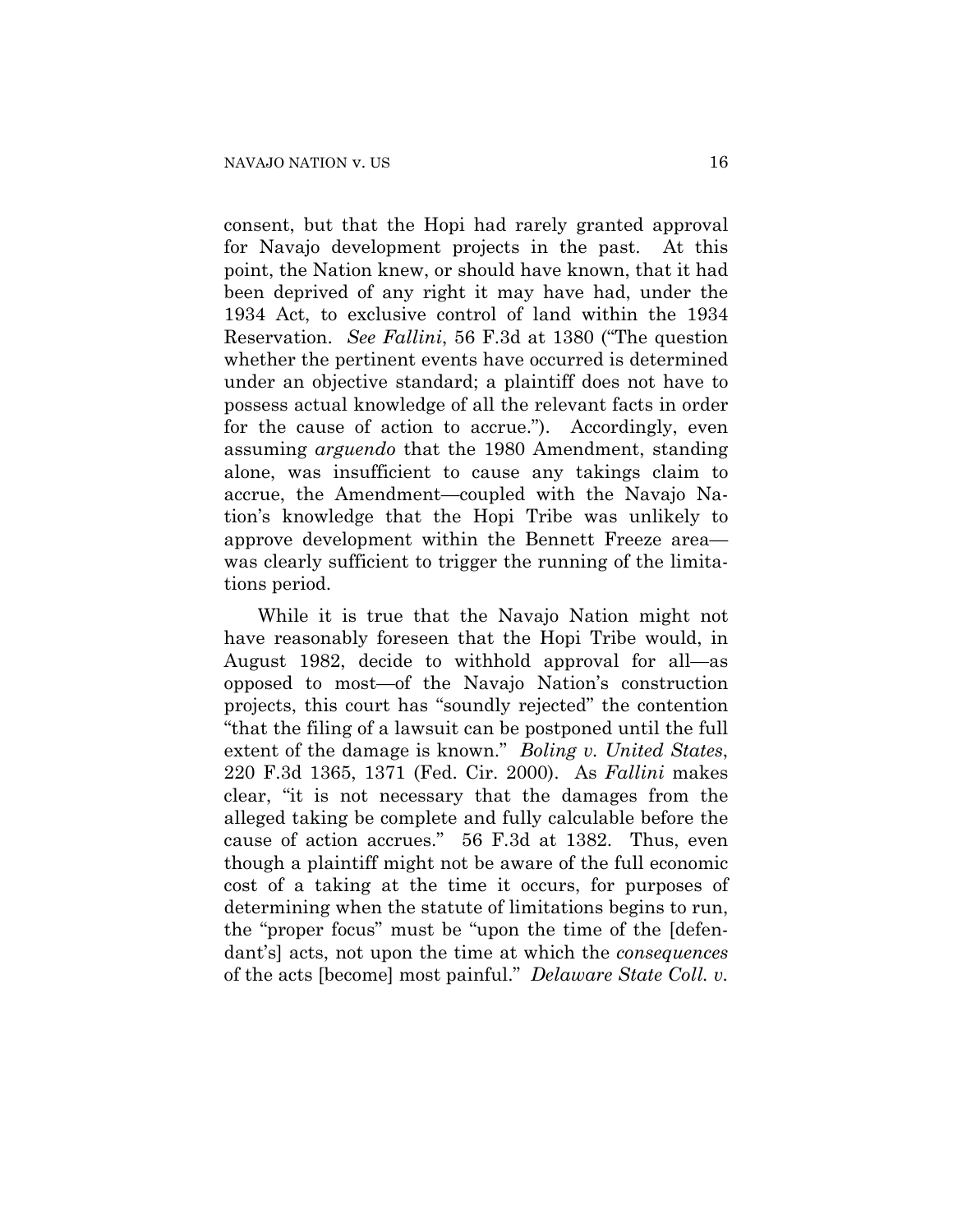*Ricks*, 449 U.S. 250, 258 (1980) (citations and internal quotation marks omitted) (emphasis in original)).

Nor are we persuaded by the Navajo Nation's assertion that its claim did not accrue when Congress enacted the 1980 Amendment because it did not understand at that time that it no longer had the right to appeal to the DOI if the Hopi Tribe refused to consent to a development project. During certain periods while the administrative freeze was in effect, the Nation was granted the right to appeal to the DOI when the Hopi Tribe refused to approve a construction request.[5](#page-16-0) When the 1980 Amendment was enacted, however, the Nation was given no such DOI appeal rights.[6](#page-16-1) *See* 25 U.S.C. § 640d-9(f) (1980). At this point, the Nation was on notice that any DOI appeal rights it may previously have had had been curtailed.*See Catawba Indian Tribe v. United States*, 982 F.2d 1564, 1572 (Fed. Cir. 1993) (refusing to apply a later accrual date where "all the relevant *facts* were known" and it was

<span id="page-16-0"></span><sup>1</sup> <sup>5</sup> From 1967 to 1970, public works projects could be submitted directly to the DOI for approval. In 1970, however, public works projects were again made subject to the mutual consent requirements. Development within Moenkopi and Tuba City was exempted from the mutual consent requirements in 1972. In 1976, the Navajo Nation was given the right to appeal to the DOI if the Hopi Tribe denied a Navajo construction request or refused to act on that request within thirty days of being asked to do so.

<span id="page-16-1"></span><sup>6</sup> A Senate bill would have given the Navajo the right to appeal to the DOI if the Hopi denied a construction request. *See* Navajo and Hopi Relocation Amendments Act of 1979, S. 751, 96th Cong. § 3(e) (Oct. 24, 1979). The House bill, however, did not provide for any such appeal rights, and it was the House version of the bill that was ultimately enacted.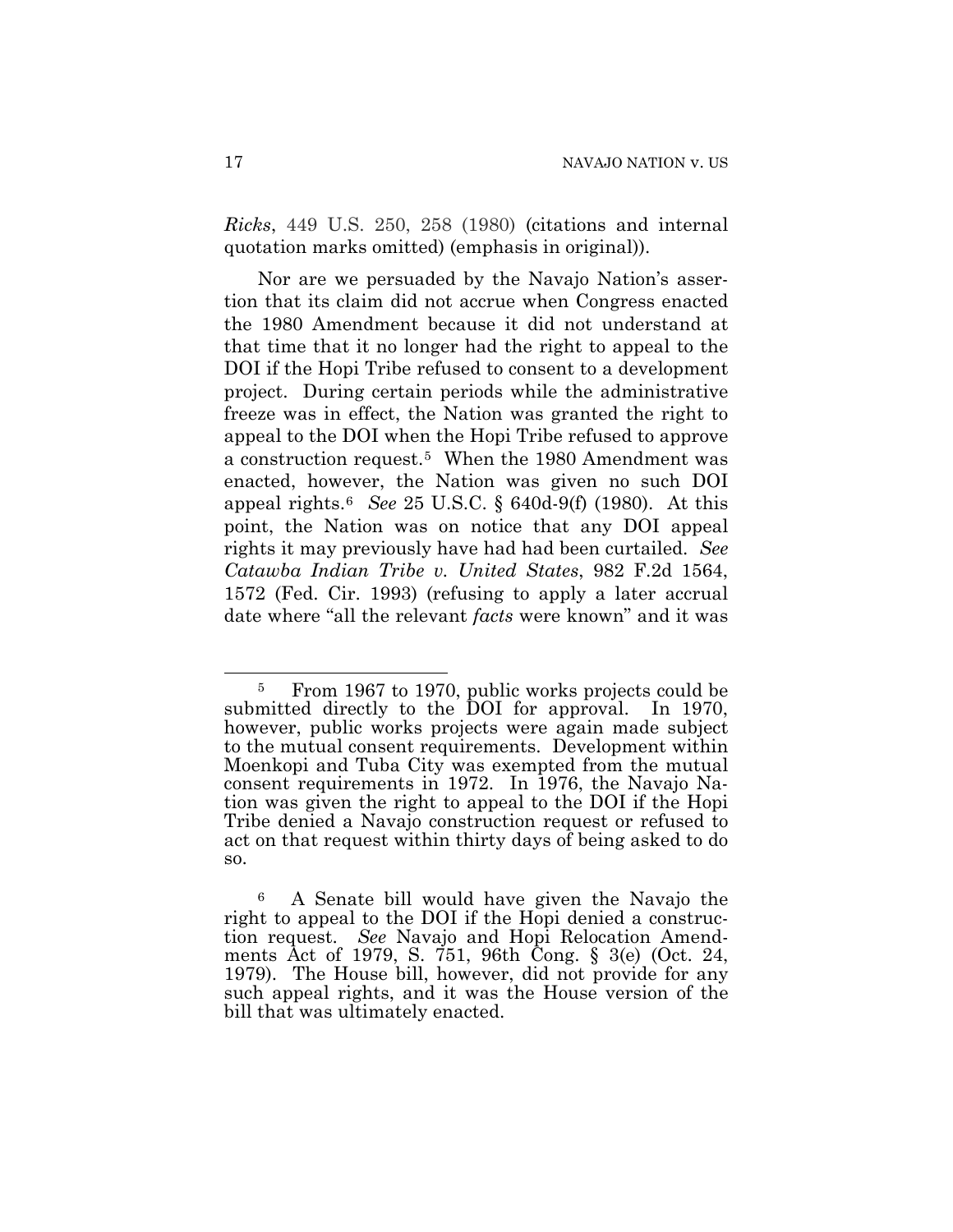only "the meaning of the law that was misunderstood" (emphasis in original)).

#### III.

Finally, we address the Navajo Nation's argument that its taking claim did not accrue until 2006, when a district court entered judgment adopting a settlement between the Navajo Nation and Hopi Tribe over title to the disputed land and terminated the requirement that each tribe obtain approval from the other tribe before engaging in development activities. *See Honyoama*, slip op. at 2-5. The Nation contends that the 1980 Amendment caused a temporary regulatory taking of its right to develop land in the Bennett Freeze area, and that the statute of limitations for a temporary regulatory takings claim does not run until the regulation at issue is no longer in force.

This court has previously rejected the notion "that the cessation of [a] regulation is a necessary condition to liability" of the United States for a temporary regulatory takings claim. *Bass Enters. Prod. Co. v. United States*, 133 F.3d 893, 896 (Fed. Cir. 1998); *see also First English Evangelical Lutheran Church v. Los Angeles*, 482 U.S. 304, 320 (1987) ("It would require a considerable extension of [earlier Supreme Court] decisions to say that no compensable regulatory taking may occur until a challenged ordinance has ultimately been held invalid." (footnote omitted)). In *Bass*, for example, we explicitly rejected the argument that a plaintiff was required to wait until a regulation was no longer in effect before bringing a temporary regulatory takings claim. 133 F.3d at 896; *Caldwell*, 391 F.3d at 1234-35 (emphasizing that a takings claim accrues when the government deprives the plaintiff of a property interest, regardless of whether that taking is permanent or temporary); *Seiber v. United*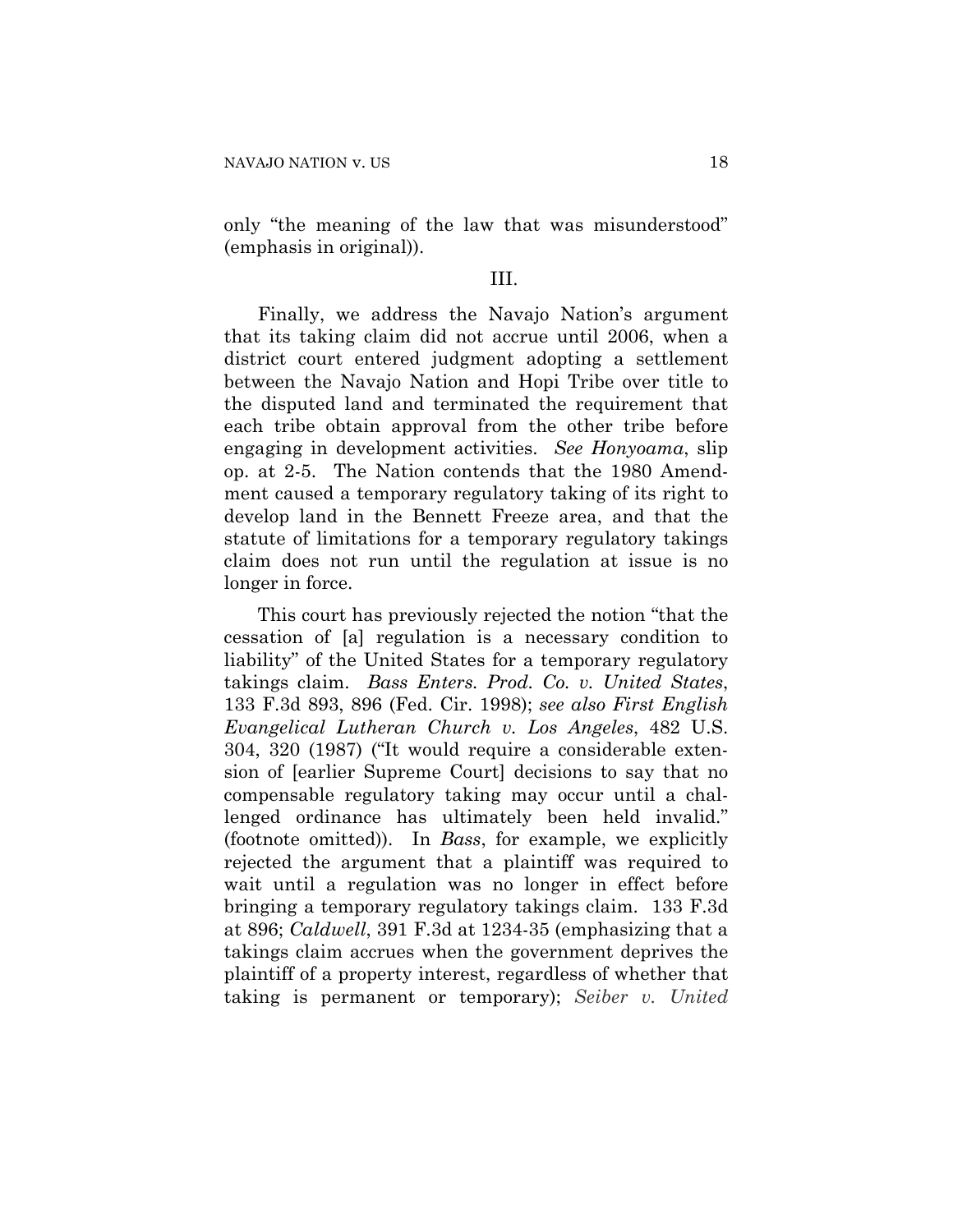*States*, 364 F.3d 1356, 1364-66 (Fed. Cir. 2004) (concluding that a claim for a temporary regulatory taking accrued when the government issued a final decision denying a landowner's permit application, notwithstanding the fact that the regulation at issue was still in force). Indeed, our precedent requires "that temporary reversible takings [must] be analyzed in the same constitutional framework applied to permanent irreversible takings." *Yuba Natural Res., Inc. v. United States*, 821 F.2d 638, 641 (Fed. Cir. 1987); *see Skip Kirchdorfer, Inc. v. United States*, 6 F.3d 1573, 1583 (Fed. Cir. 1993) (explaining that "[t]he limited duration of [a] taking is relevant to the issue of what compensation is just, and not to the issue of whether a taking has occurred".

In certain situations, a claim for a temporary regulatory taking does not accrue when a regulation is enacted because the regulation itself is not a final governmental determination depriving a plaintiff of a compensable property right. *See United States v. Riverside Bayview Homes, Inc.*, 474 U.S. 121, 127 (1985); *see also Creppel v. United States*, 41 F.3d 627, 631-33 (Fed. Cir. 1994) (temporary regulatory takings claim accrued only after a district court ordered a land reclamation project to proceed). In *Boise Cascade Corp. v. United States*, for example, this court concluded that in situations where regulations require a landowner to obtain an environmental permit, a takings claim is not ripe until a governmental agency denies that landowner's permit application. 296 F.3d 1339, 1347 (Fed. Cir. 2002); *Morris v. United States*, 392 F.3d 1372, 1376 (Fed. Cir. 2004) ("[W]hen an agency provides procedures for obtaining a final decision, a takings claim is unlikely to be ripe until the property owner complies with those procedures."). As the Supreme Court has made clear, "a takings claim challenging the application of land-use regulations is not